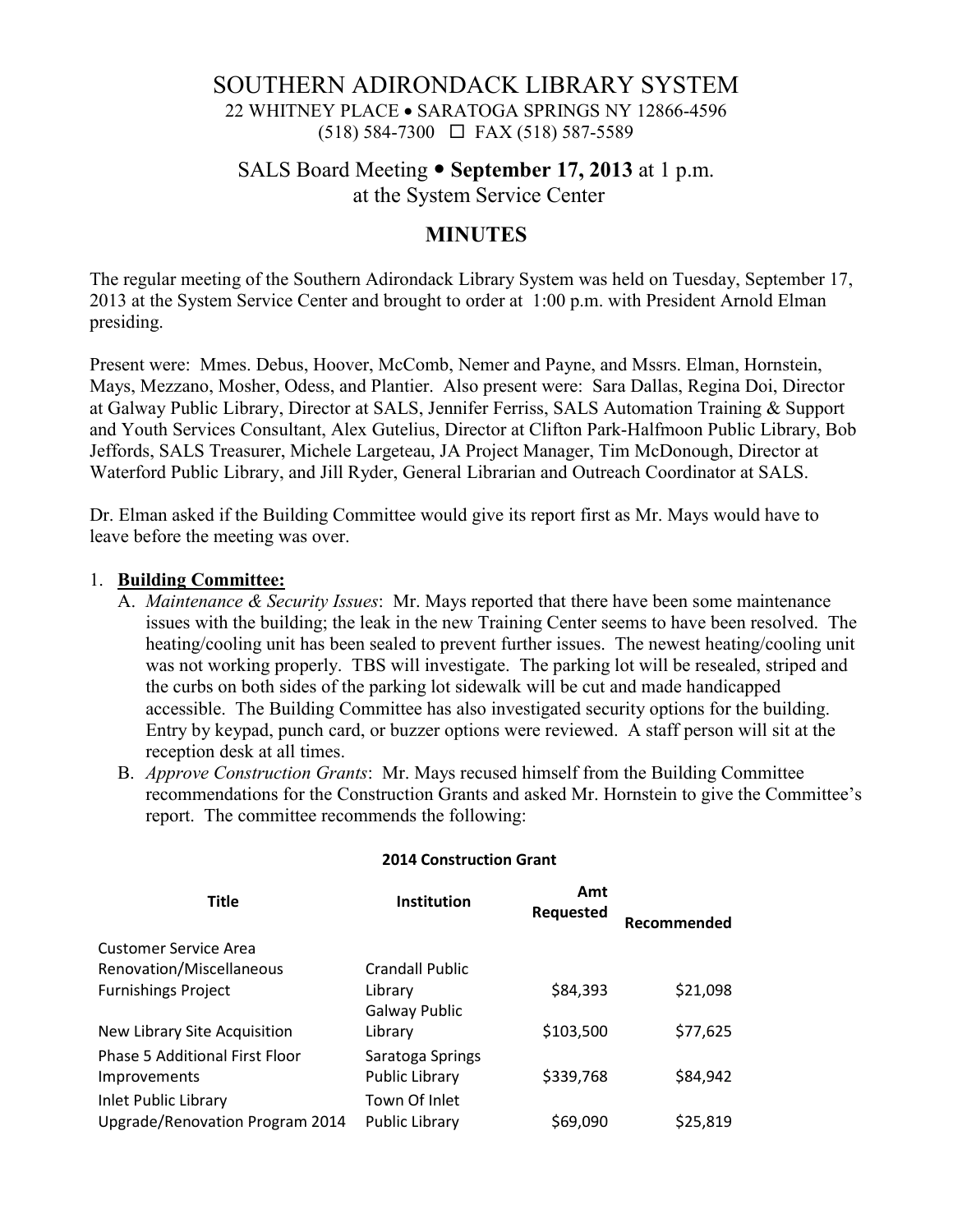|--|--|--|

|                                 | Town Of Johnsburg       |                          |           |
|---------------------------------|-------------------------|--------------------------|-----------|
| New roof                        | Library                 | \$52,300                 | \$39,225  |
|                                 | Town Of Lake            |                          |           |
| Town of Lake Pleasant Library   | <b>Pleasant Public</b>  |                          |           |
| <b>Extension Stage 2</b>        | Library                 | \$246,700                | \$138,005 |
| Juvenile Area Fixture/Furniture | <b>Waterford Public</b> |                          |           |
| Replacement                     | Library                 | \$39,765                 | \$9,941   |
|                                 |                         | <b>Total</b>             | \$396,655 |
|                                 |                         | <b>System Allocation</b> | \$396,655 |

The Committee recommended that Crandall Public Library, Saratoga Springs Public Library, and Waterford Public Library receive 25% funding, the Town of Lake Pleasant Public Library receive 56% funding, and Galway Public Library, Town of Inlet Public Library, and the Town of Johnsburg Library receive 75% funding. Mrs. Dallas will contact the libraries regarding the Committee's recommendation to see if they want to go ahead with the construction projects. If not, the money will be divided equally between the remaining libraries. Ms. Hoover moved, seconded by Ms. Debus to accept the Building Committee's recommendations. Mr. Mays abstained. Motion carried.

- 2. **Joint Automation Report**: Michele Largeteau, Joint Automation Project Manager, reviewed the Joint Automation meeting. There is a new Polaris upgrade under consideration. The Meraki routers are getting good reviews. Mrs. Largeteau presented the proposed 2014 JA Budget approved at the JA meeting. There will be a deficit budget due to the purchase of new servers. There is cash reserve to cover these purchases. Mr. Mays moved, seconded by Ms. Payne, to approve the proposed JA 2014 budget. Mrs. Dallas will share with the membership. (*Copy attached to the Official Minutes*)
- 3. **Approval of Board Meeting Minutes of June 18, 2013**: Dr. Elman asked if there were any additions, changes or corrections to the minutes of the June 18, 2013 minutes. Hearing none, he declared the minutes approved as distributed.
- 4. **Treasurer's Report and Monthly Budget Reports for June, July and August; warrants:** Mr. Jeffords briefly reviewed the Treasurer's and Monthly Budget Report. Mr. Hornstein moved, seconded by Mr. Mezzano, to acknowledge receipt of the June, July and August Treasurer's and Monthly Budget Reports and that they be filed for audit. Motion carried. Warrants 2013-15 through 2013-22 and TA13-12 through TA17 were available for Board perusal (*Copy attached to the Official Minutes*).
- 5. **Director's Report** (*in addition to the written report sent out with the Board Meeting Packet*):
	- A. Mrs. Dallas commented that it was very nice to see that all SALS board members were present. Mrs. Dallas has been asked to serve on the American Library Association (ALA) Nominating Committee, and also Chair of Public Libraries Association (PLA) EBSCO Excellence in Small and/or Rural Public Library Service Award Committee. This provides recognition and a \$1,000 honorarium to a public library serving a population of 10,000 or less that demonstrates excellence of service to its community as exemplifies by an overall service program or special program of significant accomplishment. The award honors a public library for all or any of the following:
		- *Uniqueness of service of program*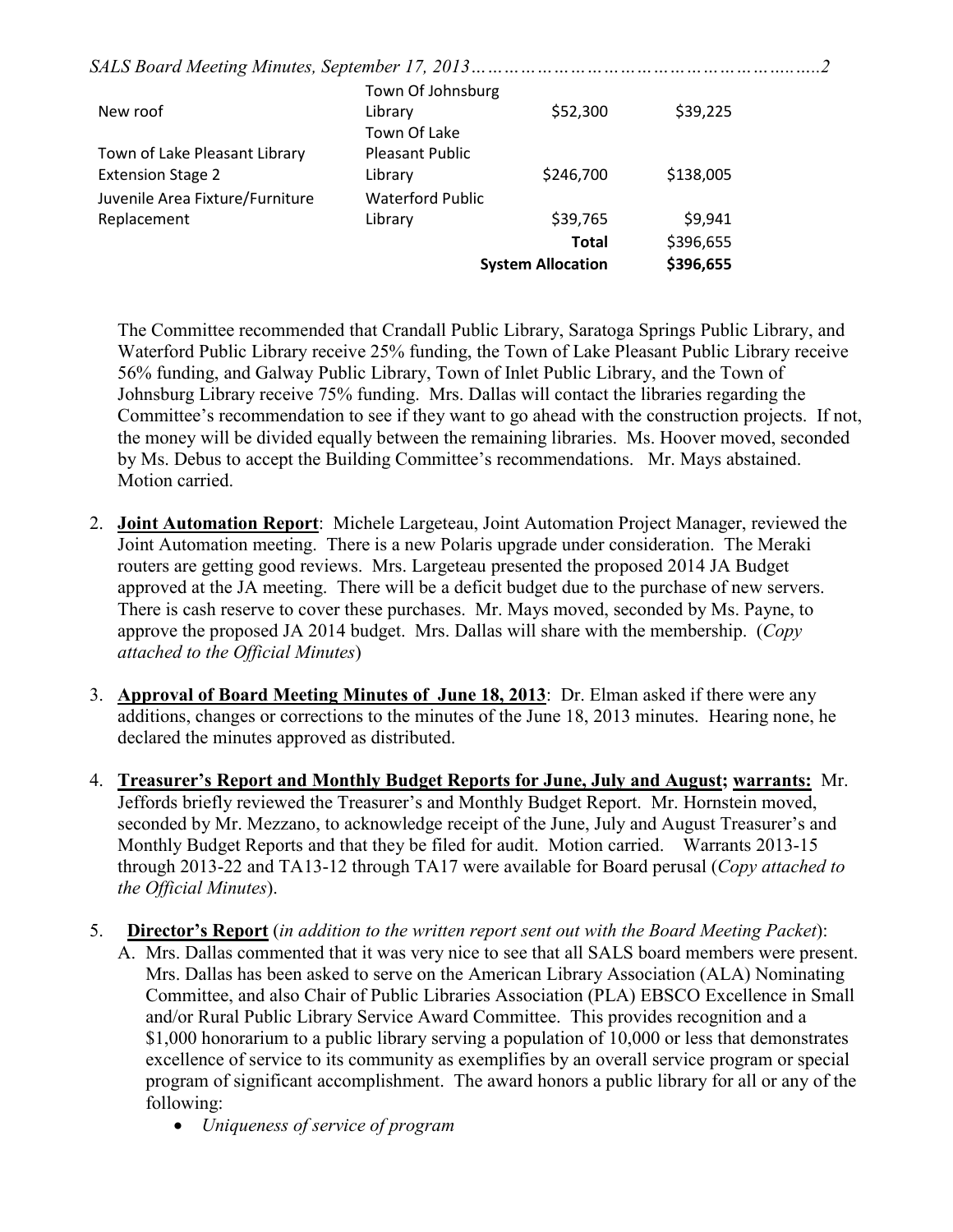*SALS Board Meeting Minutes, September 17, 2013…………………………………………………..…..3* 

- *Impact of program or service on community*
- *How the service or program will affect the future of the library and its community*

The article Mrs. Dallas submitted will be in the next issue of *Public Libraries*; it is on NYLTO.

At the last PULISDO meeting, all public library systems in New York voted to participate in the NYLTO project. Mrs. Dallas is working with the Library Trustees Association to get them involved.

There have been some issues with the HVAC units; leaks in the Training Center, and the newest unit was not working properly.

Work will be done on the parking lot; resealing and painting of stripes, and making the curbs on both sides of the parking lot handicapped accessible.

Marie Gandron is no longer the Director at Hudson Falls Free Library. The next Annual Meeting speaker will address crisis management, social media and speaking to the press. Ms. Payne suggested Maureen Tuffy, a former NY State Trooper.

Mrs. Dallas will be attending NYLA in Buffalo next week.

### 6. **Committee Reports**:

- A. *Audit & Finance*:
	- i) *Review proposed 2014 budget (to be voted on at the October 15, 2013 meeting):* Mr. Mezzano reviewed the proposed 2014 budget. Included in the budget are two iniative grants:
		- (a) \$20,000 Early Adapter Technology Grants—Four grants of \$5,000 each to purchase equipment, materials, programs or outside consultants/teachers.
			- (i) Program must be new to the library and contain both a technology and a community partnership component
			- (ii) The program can supplement the Summer Reading Program or other programs currently provided by the library
			- (iii)The program must fir into the library's Plan of Service
			- (iv)The program must have a community partner. The partner may be a school, museum, community group, agency or organization
			- (v) A letter of commitment from the community partner must accompany the application.
			- (vi)A final report will be required.
		- (b) \$20,000 Building Grant—Four grants of \$5,000 each to be used to cover items not covered under Construction Grants, such as painting the building, handicapped access, etc.
- B. *Bylaws Committee*: no report
- C. *Central Library Aid and Services*: no report
- D. *County Aid Coordinators*: no report
- E. *Library Services:* no report
- F. *Personnel*: no report
- G. *Trustee Nominating*: no report
- H. *Location for 2014(56th) Annual Meeting*: SALS Annual Dinner will be held on May 19, 2014 at the Excelsior Springs Courtyard by Marriot.
- 7. **Unfinished Business**: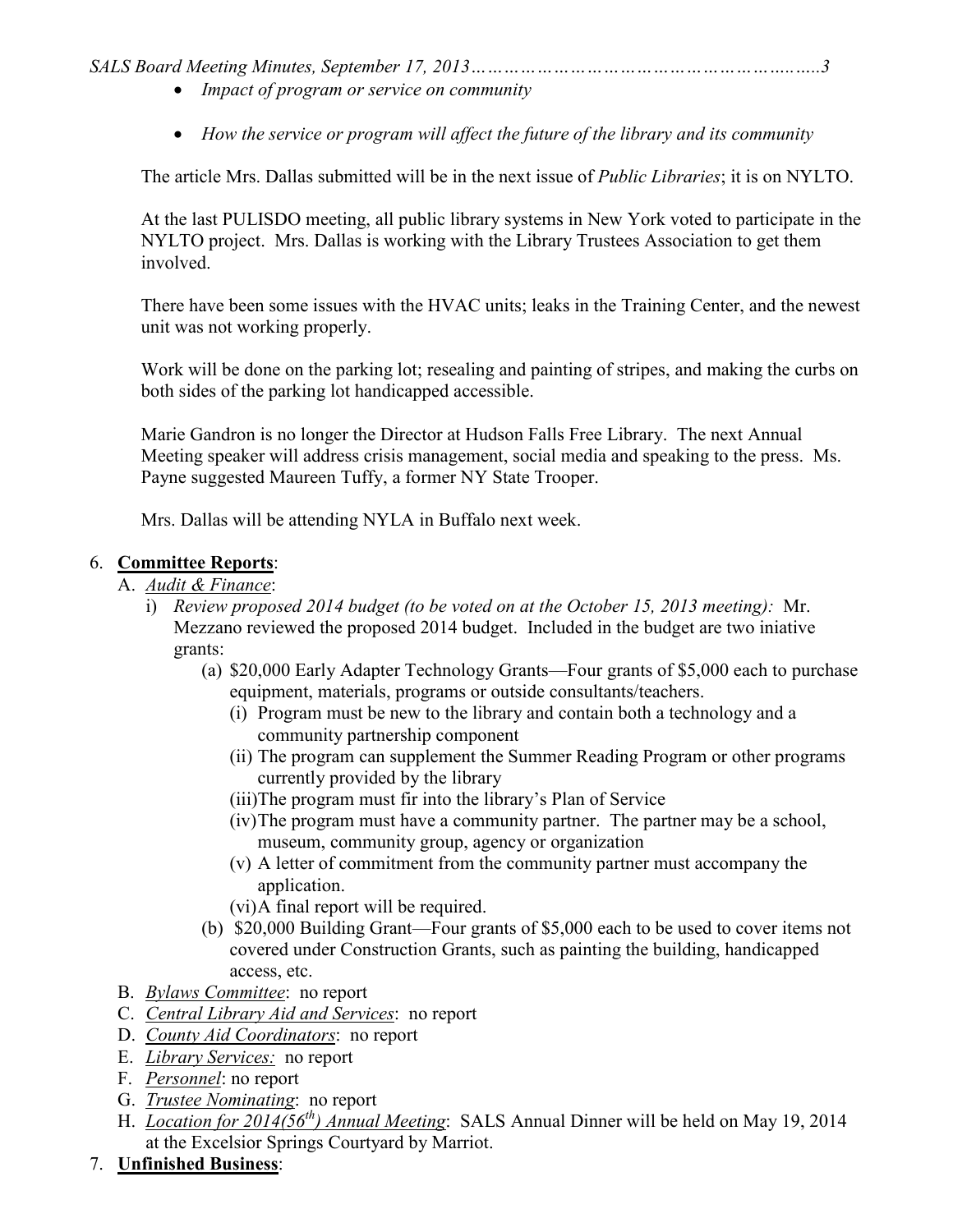## 8. **New Business:**

- A. *Approve revised 2013 budget*: Mr. Mezzano moved, seconded by Mr. Odess, to approve the revised 2013 budget. Motion carried.
- B. *Approve proposed 2014 JA Budget*: Mr. Mays moved, seconded by Ms. Payne, to approve the proposed JA 2014 budget. Mrs. Dallas will share with the membership. The SALS Board is working with the MVLS Board to comply with the member libraries request for transparency in the JA budget. (Copy attached to the Official Minutes)
- C. *Approve Collection HQ*: Mrs. Ferriss explained that Collection HQ is a tool to help libraries understand how their collections are being used. The initial setup is time consuming, but there will be training via webinars, Go-to-Meeting etc. There is a one-time fee for implementation. The purchase is included in the revised 2013 budget. Mr. Hornstein moved, seconded by Ms. Payne, to approve the purchase of Collection HQ. Motion carried.
- D. *Approve Proposed JA Agreement and Amendments*: Mrs. Dallas reviewed the proposed JA Agreement and amendments:
	- (1) Add language to the Agreement Section 1:B (Governance: Authority): **As part of the annual budget approved by the two system boards, the boards will approve the in-kind budget amounts from each system as well as the direct expense reimbursements to each of the systems from the JA budget. Reimbursements will be included in the budget only where systems incur nonpersonnel related costs that are quantifiable and directly involved in JA**

**operations.** 

*Both SALS and MVLS contribute in-kind services and should be considered when determining the true cost of the project.* 

(2) Add language to the Agreement Section V:B.1 (Financial Responsibility: MVLS will be responsible):

Monthly service fee and purchase reimbursements from MVLS **and SALS** *SALS now bills and collects monthly service fees from its member libraries.*  (3) Add language to the Agreement Section V:C.5:

- **Pay JA and bill SALS members as appropriate**  *This reflects current practice as SALS bills its membership and pays JA.*
- (4) Add language to V:C 2: **SALS will document reimbursement costs by providing necessary bills or documents. (for example the previous month's energy bill or phone bill)**  *This reflects a recommendation from the Carson Block meeting regarding transparency.*
- (5) Add language to I:C.4a and I:C.4b:

**Systems will strive to insure that all member libraries have access to representation.** 

*This reflects a need to have libraries from all sizes and budgets be represented on the JA Council.* 

(6) Add language to V:B.9:

### **MVLS will document reimbursement costs by providing necessary bills or documents. (for example postage)**

*This reflects a recommendation from the Carson Block meeting regarding transparency.* 

Eric Trahan, Jill Martz and Mrs. Dallas have also been working to determine what is an in-kind expense and what is a reimbursable expense.

- (7) Reimbursable/ In-kind expenses for SALS:
	- (a) Utilities: reimburse SALS for utilities used in the computer room and JA work area.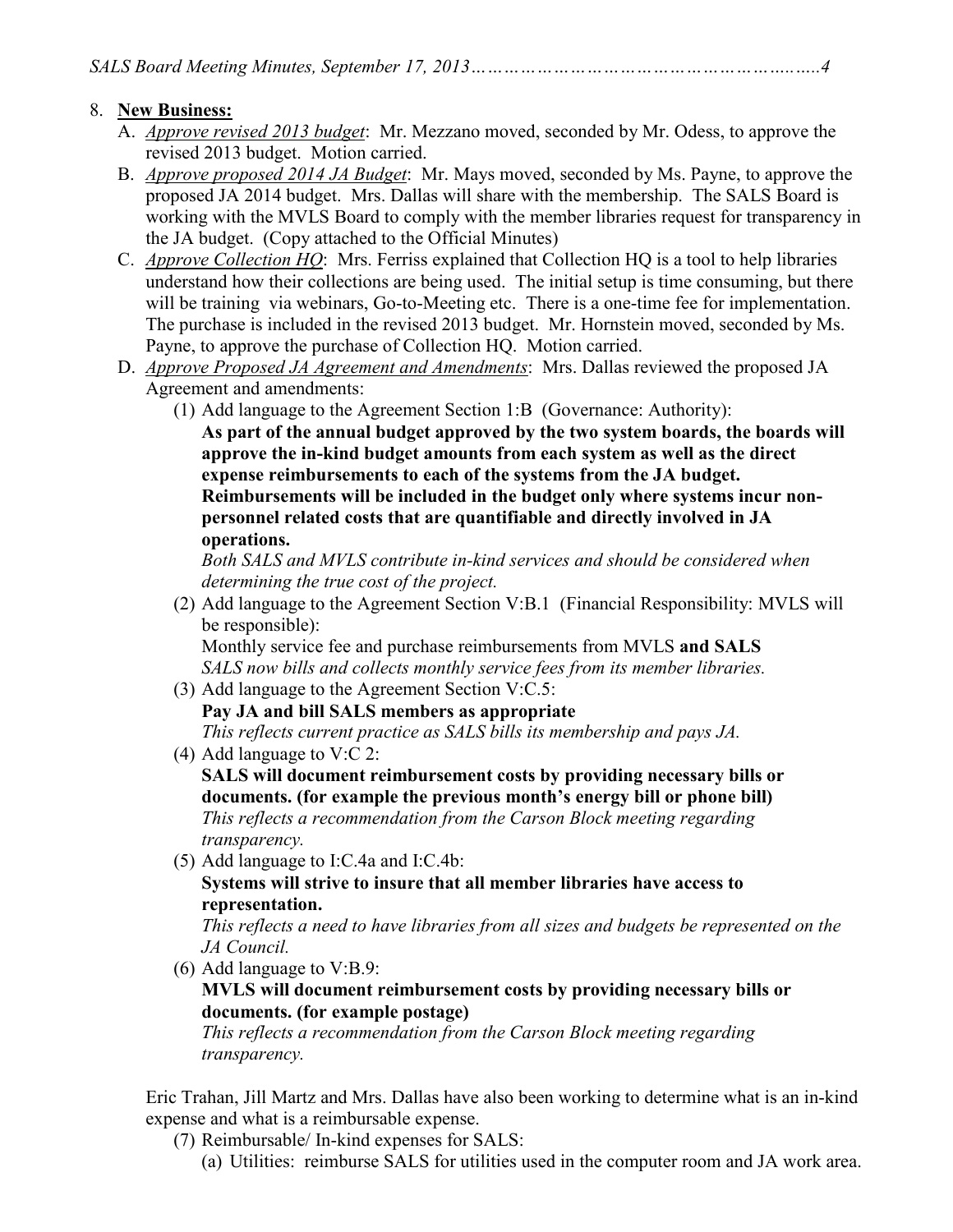- (b) In-kind will be utilities for shared parts of the SALS building.
- (c) Insurance: reimburse SALS for the insurance on the JA equipment and possibly JA data.
- (d) In-kind will be JA share of the SALS building and liability insurance for the building.
- (8) Building maintenance: reimburse SALS for the maintenance of the JA HVAC and other JA specific building expenses (generator)
- (9) In-kind: JA share of the general building maintenance costs that will be computed on share of the building (25.42% for SALS; 8.2% for MVLS – this is computed by the number of JA staff in each building)

(10)Postage: reimburse MVLS for postage to pay vendors, In-kind: Both systems bill its membership as an in-kind expense

Mr. Mosher moved, seconded by Mr. Odess, to approve the proposed agreement and amendments. Motion carried. (*Copy attached to the Official Minutes*)

9. **Director's Council Report**: Regina Doi, Director at Galway Public Library, reported on the Directors Council. They are currently meeting the second Tuesday of the month. Current concerns and discussions have been on the Affordable Care Act and having a Civil Service Workshop.

# 10. **Announcements**:

Meeting adjourned at 2:04 p.m.

Respectfully submitted,

 Nancy L. Bowen Recording Secretary